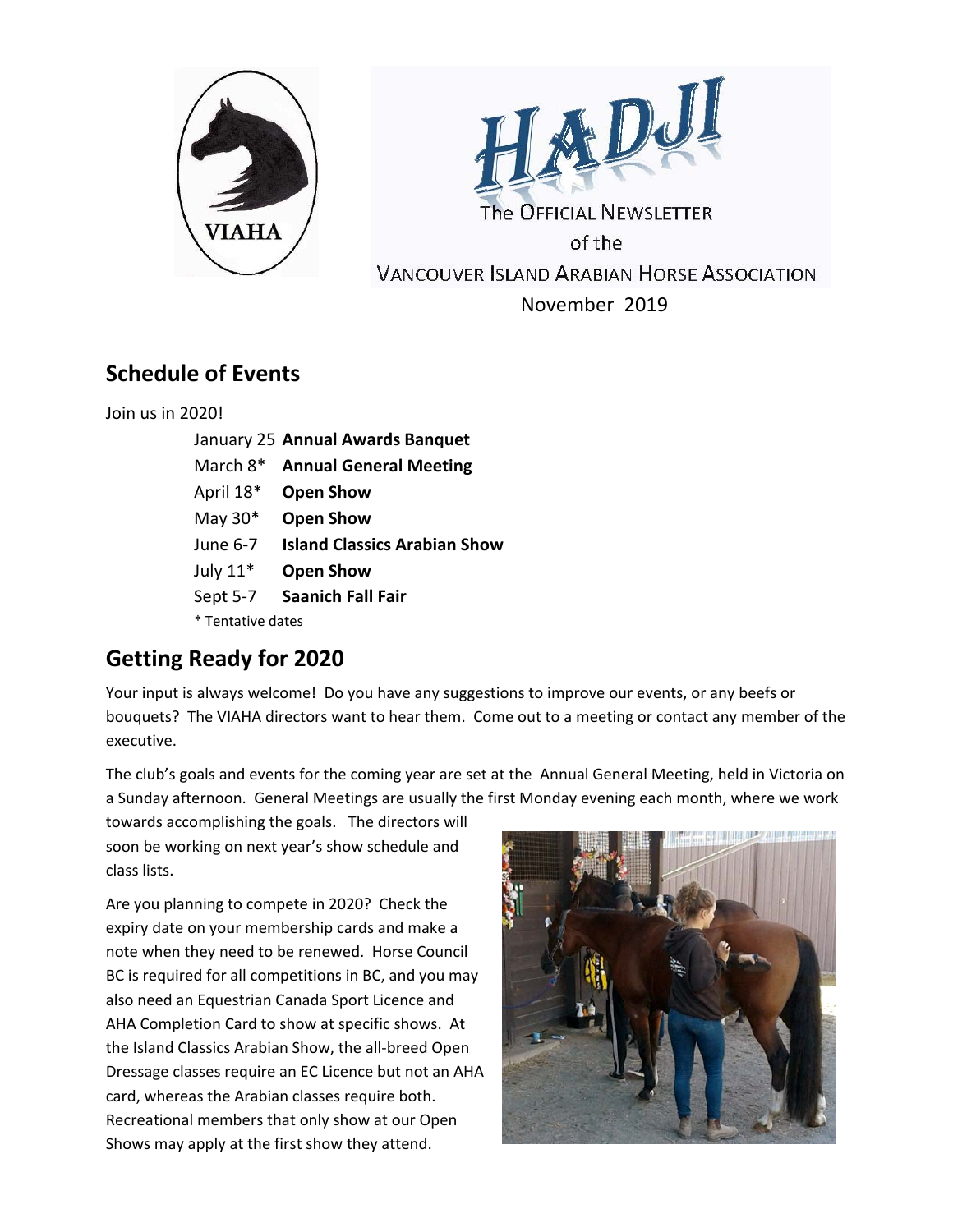All members are encouraged to come to any and all meetings. Check the website for meeting dates and locations, or for contact information for the club directors: www.viarabianhorse.com

### **Saanich Fair Horse Show 2019**



The 2019 show season came to an end with the Saanich Fair Horse Show which was co-sponsored by VIAHA and the Saanich 4-H Horse Club. Prize money was offered in both regular and championship classes and over \$4000 was handed out to the winners.

The show was awarded 2nd place "Best Decorated Section" at the 2019 Fair, thanks to the hard work and imagination of our exhibitors! Overall, the competition was excellent and the exhibitors and volunteers had a great time.

See you next September!

#### *Congratulations* **High Point Winners**!

Many *Thank You*'s to the generous sponsors that make these awards possible! Burkmar Automotive, High Horse Tack, JEM Arabians, NAI Commercial (Victoria) Inc. & Bev Highton, RKS Paints, Superior Collision, Twin Cedars Arabians, VIQHA and VIAHA!

**Alison Campbell-Wright** on *Azaria* won the High Points for Beginner Rider *and* Junior English (13 years & Under)

*Risky Business* ridden by **Annie Walling** is High Point Beginner Horse

**Mila Anderson** on *Gem* received the High Point NRTCIP Junior

**Amy Steen** rode *Westeros* to High Point NRTCIP Senior

**Mackenzie Steer** rode *Muddys Mr Diamond* to High Point Junior English (14 to 18 years) *as well as* receiving the Merle Rimmer Memorial Trophy for Quarter Horse Versatility

**Alora Milton** on *Cheyenne's Candy Time* is High Point Senior English

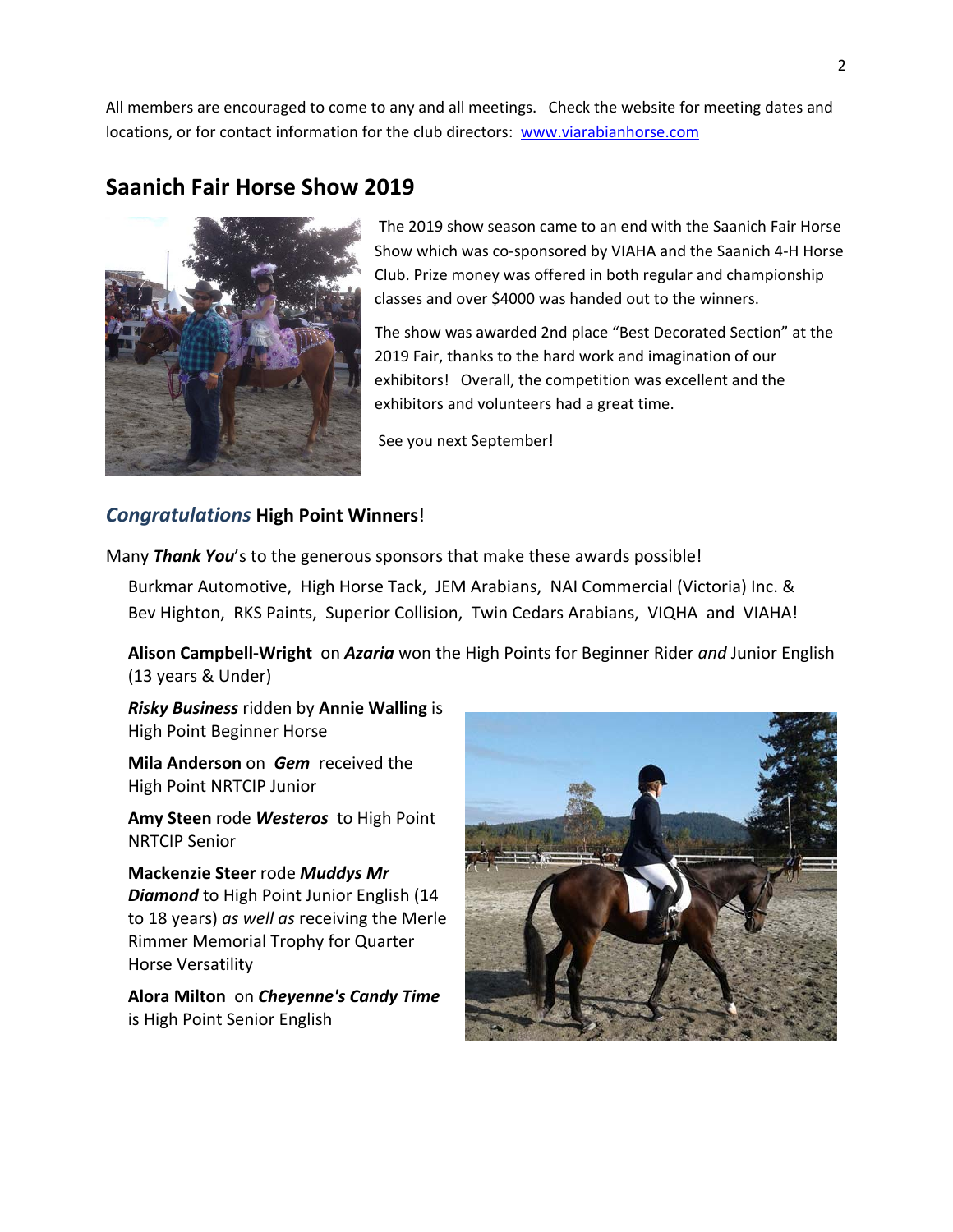

**Mallory Campbell** rode *Foxes Millionaire* to 2 High Points: Junior Western (13 years & Under) *and* received the Lauren Mattear Memorial Trophy as Over All Junior Rider

**Desiree Telford** on *Romars Dial N Angel* won High Point Junior Western (14 to 18 years)

**Becca Keller** on *Potentially an Asset* received the High Point Senior Western

*Storm Watch J* ridden by **Maddy Vander Kuyl** is High Point Arabian or Part-Arabian Horse

**Sheree Mason** rode *Hyde n Seek* to the title Over All Senior Rider and received the Amanda Zinger Memorial Trophy

#### **Regional and International News**

- **Region 17 Championship Show**: June 23<sup>rd</sup> to 28<sup>th</sup>, 2020 in Red Deer AB dates include Pre-show Entrants must qualify at a local show such as the Island Classics
- **Western Canadian Breeders Championships: July 16<sup>th</sup> to 19<sup>th</sup>, in Chilliwack BC** Your horse must be registered with CAHR or CPAR - No other qualifications required

#### **Region 17 Fall Meeting** - October 5, 2019 in Edmonton AB

> The 2019 Regional show at Thunderbird was a financial success. Big thank you to Show Commission for their hard work. Fund raising and sponsorships have already started for the 2020 Regional show. Contact Emma Trotter Dybka, Sponsorships Chair, to support the show.

> The lasySelect Stallion Auction took in less than expected. The committee requested they move the on-line auction dates from July to November with the Buy-back and Minium Bid purchases in January. As the Auction is no longer tied to the Regional show, it was felt this would be a better time of year to run the bidding, closer to the spring breeding season.

> Tex Kam, Canadian Arabian Horse Registry President, reported on CAHR business. All registrations are now handled by AHA in Denver: AHA provides the clerical functions following the rules of CAHR. The Western Canadian Breeders show is a Regional equivalent when earning qualifications for National shows. The show is owned and manged by the Registry.

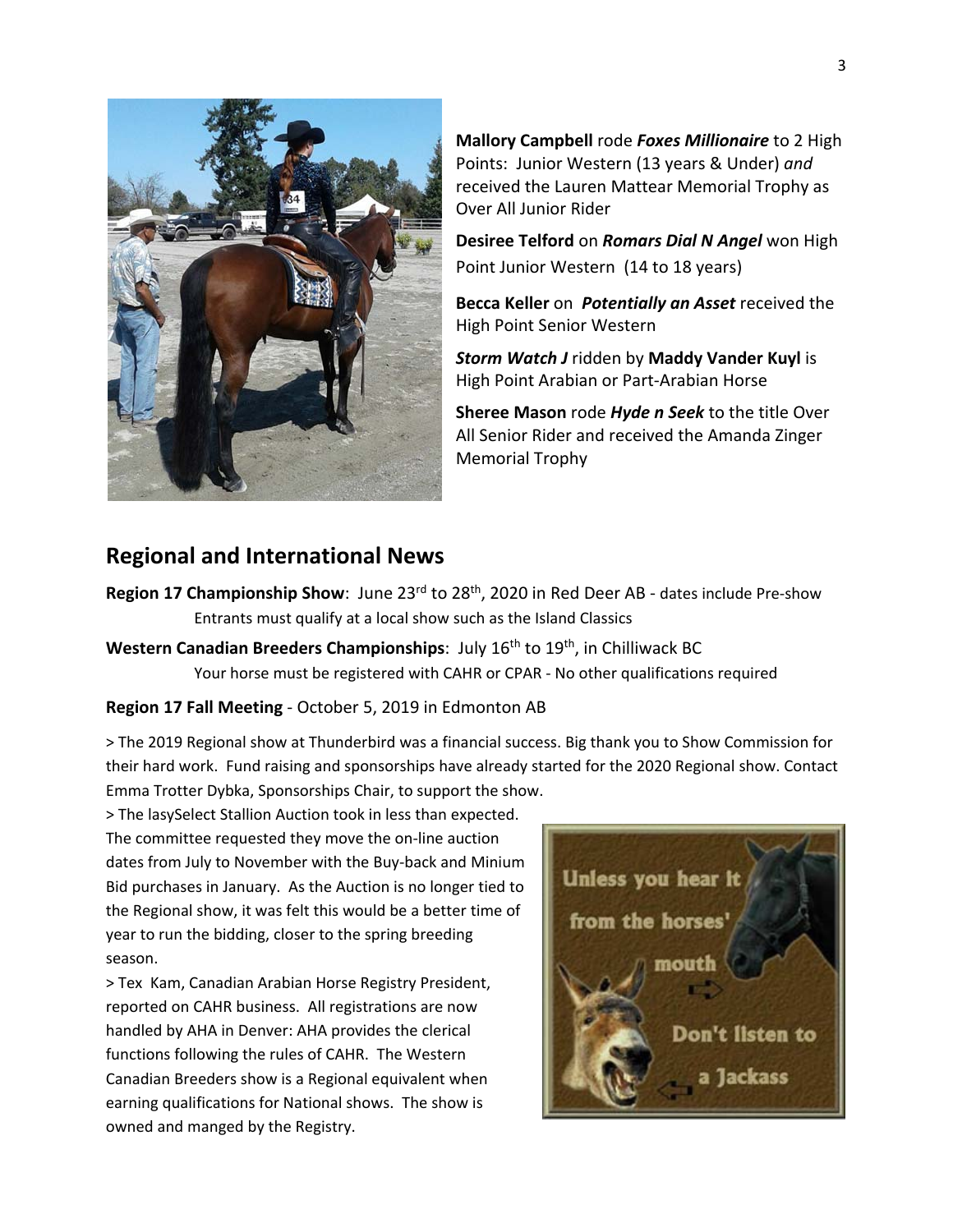> Kade Brassington was appointed as Region 17 Youth Director and Leslie Harpur is our new Youth Coordinator.

> The 2020 Directory will be out in the New Year along with the Breed Guides.

> Regional Hi-Point entry forms are available on the Region 17 website and must be sent to Karen by Dec 31st. New this year is a Sport Horse Amateur/Junior rider category. To qualify for the Hi-Point awards you must have shown at the 2019 Regional show.

> Rob Calnan was Re-Elected as Region 17 Director and Sylvia Carruthers was Re-Elected as Vice-Director. The Secretary and Treasurer are appointed by the Director.

> The Region 17 Spring Meeting will be sponsored by VIAHA on March 21<sup>st</sup>, 2020 in Victoria.

**AHA 2019 Convention** - November 13 to 16, 2019 in Tulsa OK

> Over 250 Delegates from all over North America came to attend various committee meetings to discuss the submitted resolutions, listen to guest speakers and meet in the General Session to improve/modify the rules and regulations that AHA runs by.

< The delegates voted to add a Ranch Riding division (to include cow work, trail and ranch pleasure), to add a Walk/Trot/Jog section for those 11 and over (i.e. 55 & over) . They clarified tack and appointments for Sport Horse in-Hand and they made adjustments to Showmanship rules, age splits



for Youth and Regional show rules. All the details are on the AHA website.

>In addition to being a member of the Competition Advisory Committee, Rob Calnan has been elected to sit on the Ethical Practices Review Board and the Internal Audit Committee. He can be trusted to keep everyone honest!



> Gerald McDonald was elected to another 3-year term as Chairman of the Canadian National Show Commission. He claims it will be his last!

> Rob's reports of all the meetings he attends as Regional Director are posted on the Friends of the Region 17 Arabian Horse Association Facebook page. Check them out to see why he is so busy!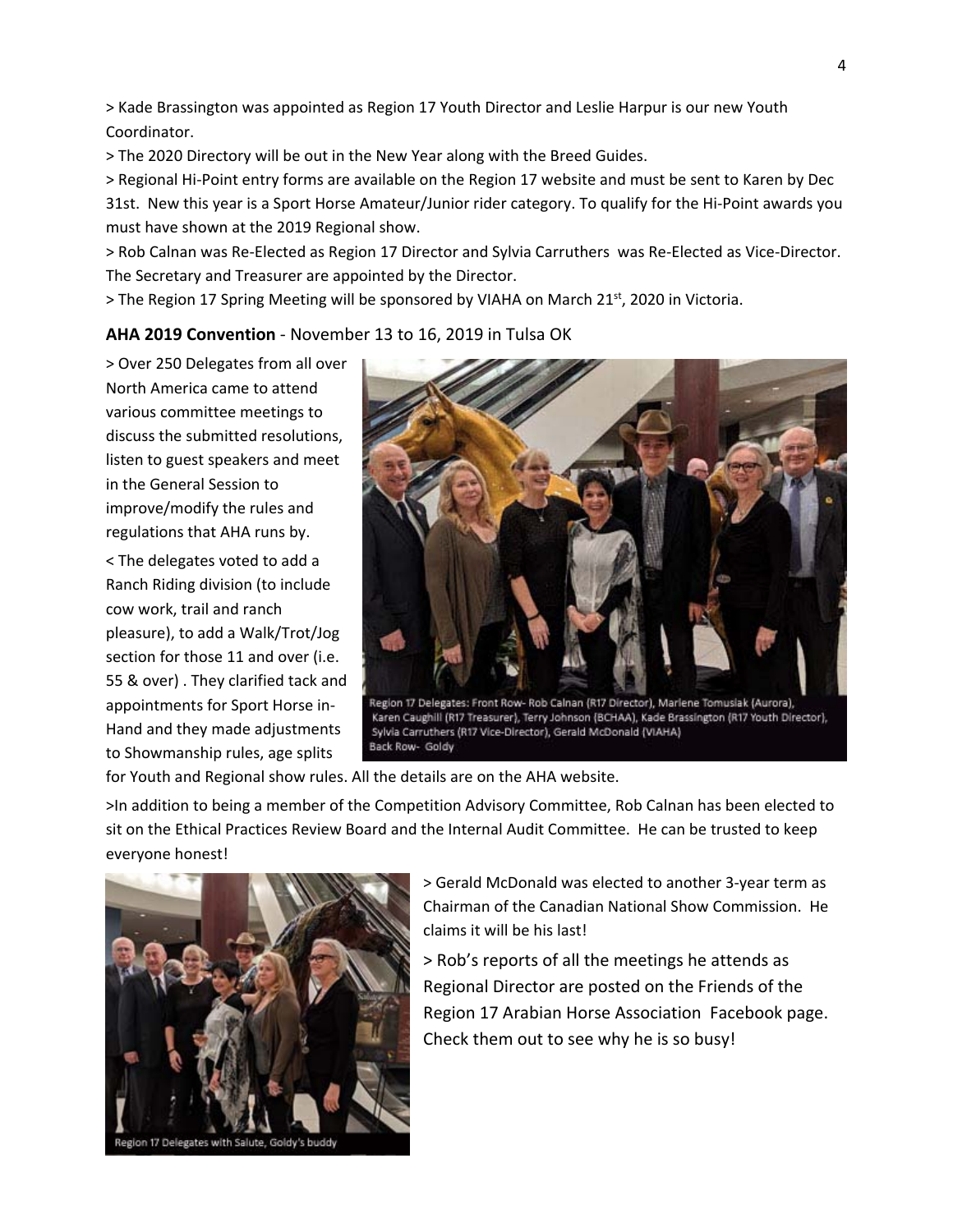## **Canadian National Arabian Championships**

Canadian Nationals was a great success this year even with a large VS outbreak in the US which prevented about 110 horses from entering Canada to show. 772 horses, 2334 entries! Leveling was added to the ATR classes.



Our members that took the 2,000 km trip to Brandon did very well.



**Grace Shure** won 2 National awards with *Island Tempest*

Top Ten Arabian Western Pleasure JOTR (14 - 18) and Top Ten Arabian Western Pleasure JTR Choice





**Minnie Trimingham** won a total of 5 National awards with her 2 horses.

With *Island Prince Johari*:

 Top Ten Arabian Hunter Pleasure JOTR (13 & under) and Top Ten Arabian Hunter Pleasure JTR Choice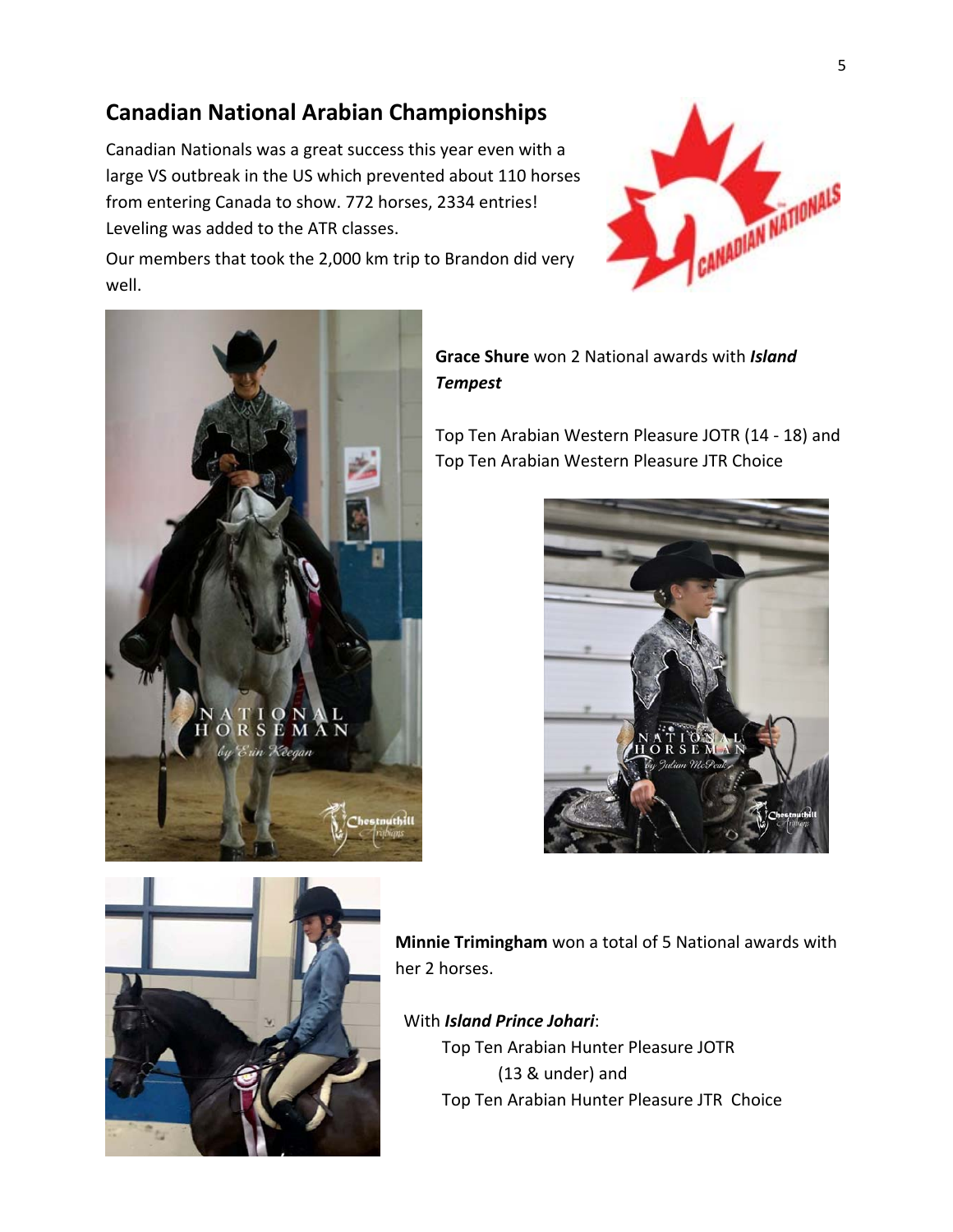#### and with *Akita's Jewel*:

 Top Ten Showmanship (13 & under), Top Ten Arabian Western Pleasure JOTR (13 & under) and Top Ten Arabian Western Pleasure JTR Choice





### **Andrea Pringle** expertly showed *Island Shimmer* to Reserve Champion Arabian Sport Horse Mares In-Hand - Dressage Type, and Top Ten Arabian Sport Horse under Saddle Junior Horse